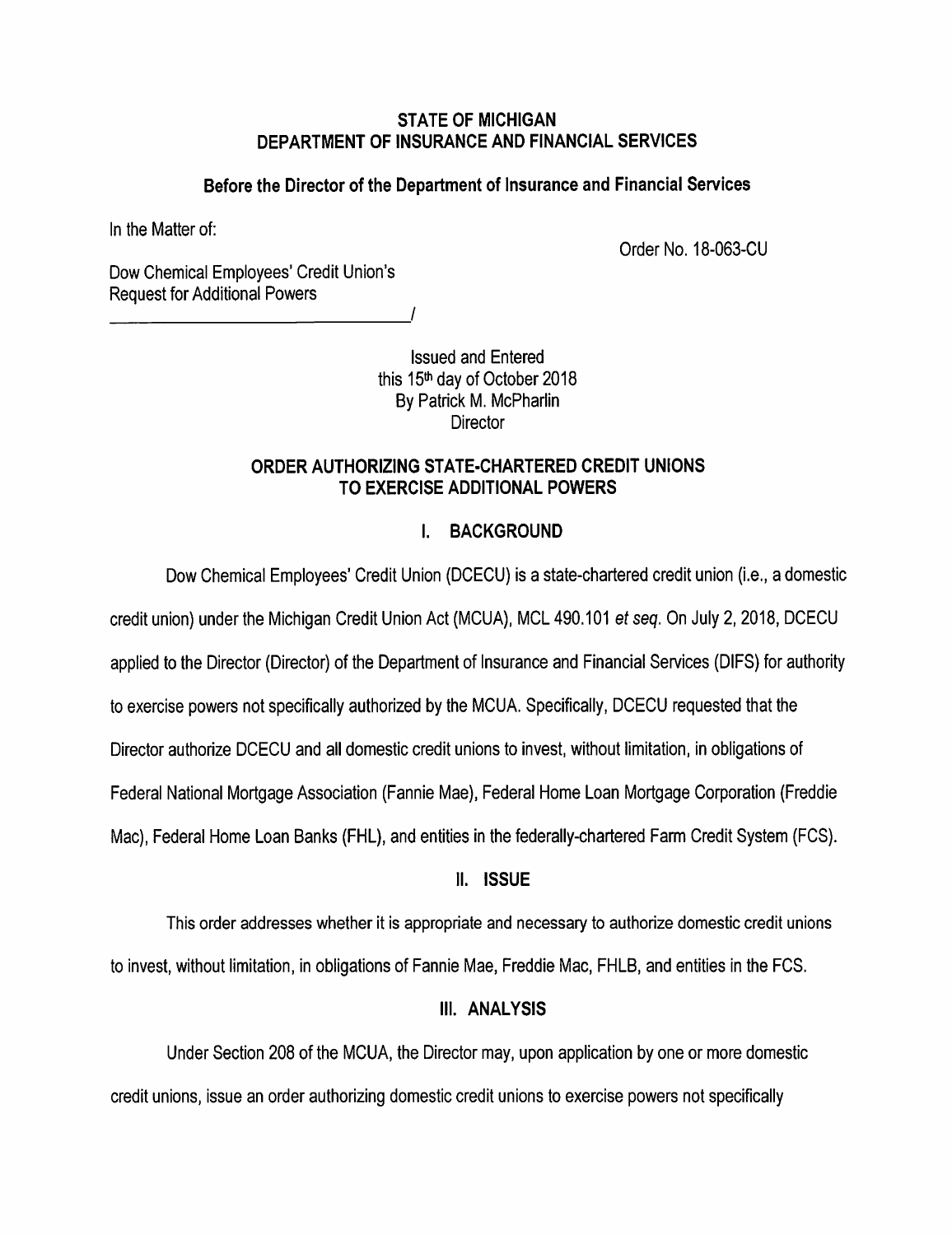#### *Order No. 18-063-CU Page 2*

*authorized by the MCUA, ifthe Director finds that those powers are appropriate and necessary to compete with other providers of financial services in this state. MCL 490.208(1).* 

In issuing an order authorizing additional powers, the Director "shall consider the ability of the *domestic credit unions to exercise the additional power in a safe and sound manner, the authority ofthe domestic credit unions under state or federal law or regulation, the powers of other competing entities providing financial services, and any specific limitations ondomestic credit union powers contained in this*  act or in any rules or other law of this state." MCL 490.208(2). Taking each of the criteria in Section 208(2) *in turn, the Director makes the following findings.* 

#### *Ability to Exercise the Additional Power in a Safe and Sound Manner*

*The additional power DCECU seeks would allow for investment in Fannie Mae, Freddie Mac, FHLB, and entities in FCS without limitation. Exercising this additional power would notaffect the domestic credit union's board of directors' responsibility for developing investment policies using prudent judgment (see MCL 490.342(3)(h), MCL 490.431 (1)(d)(i) through 490.431 (1)(d)(iv)); and for maintaining thecredit union's safety and soundness (see MCL 490.342(2)).* 

*Accordingly, the Director finds that domestic credit unions may invest, without limitation, in obligations of Fannie Mae, Freddie Mac, FHLB, and entities in FCS in a safe and sound manner.* 

#### *Authority Under State and Federal Law and Regulations*

*Domestic credit unions do not currently have the authority to invest in the above-listed obligations in an amount exceeding 25% of a credit union's networth. MCL 490.431 (1)(a) authorizes domestic credit unions "to make investments in securities, obligations, orotherinstruments of orissued by or fully guaranteed as to principal and interest by the United States oran agency orinstrumentality of the United States, orin anytrust ortrusts established for investing directly orcollectively in those securities, obligations, or instruments." MCL 490.431(2) limits, to 25% of a credit union's net worth, investments that*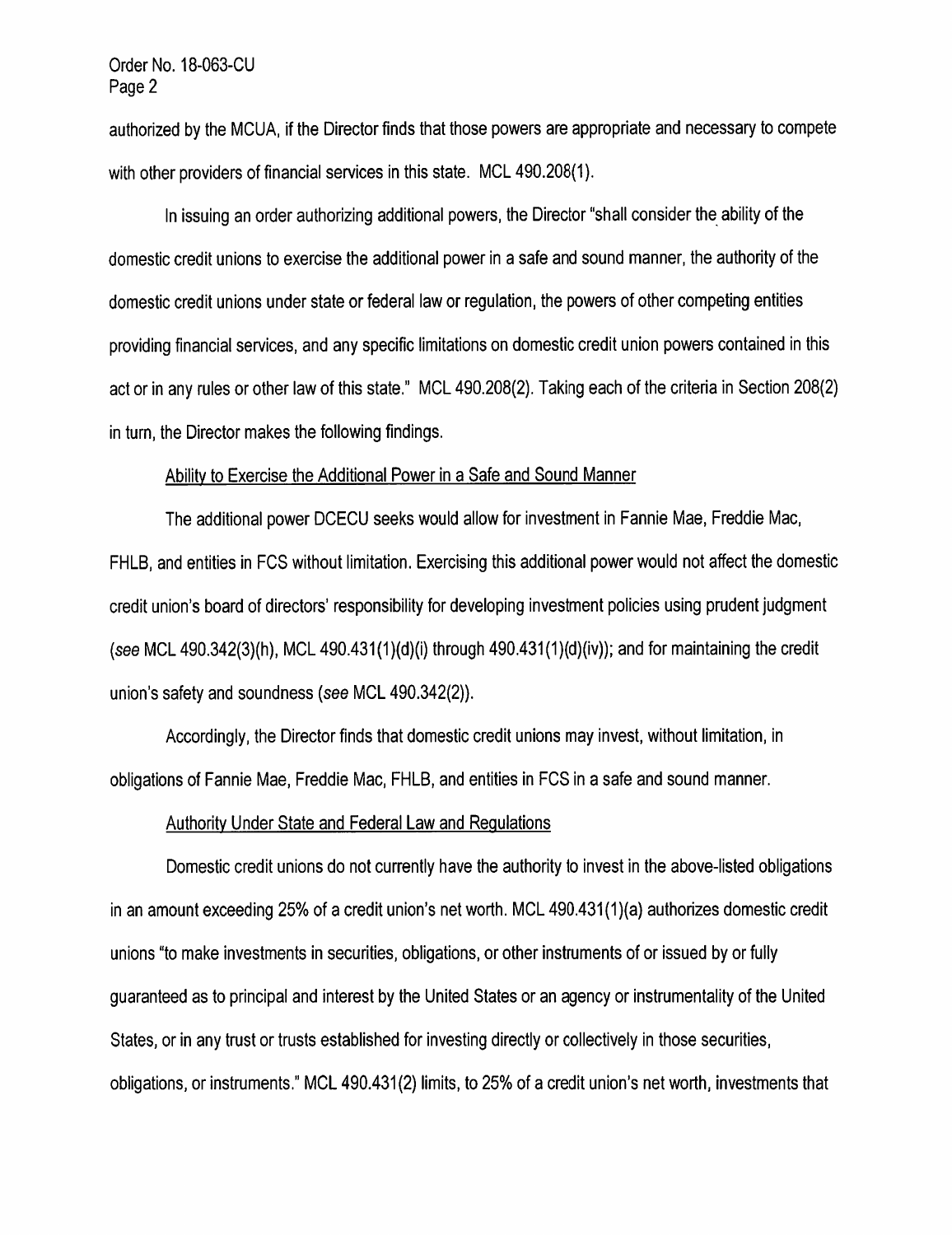*Order No. 18-063-CU Page3* 

are not insured or guaranteed by the United States government or an agency of the United States

*government or a state or local government. In effect, MCL 490.431(2) limits a domestic credit union's* 

*investments in Fannie Mae, Freddie Mac, FHLB, and entities in the FCS to no more than 25% of a* 

*domestic credit union's networth because these investments arenot insured orguaranteed by the United* 

*States government or an agency ofthe United States government ora state orlocal government.* 

*The Director finds that domestic credit unions do not currently have the requested additional power* 

*understate or federal law or regulation.* 

# *Powers of Other Competing Entities Providing Financial Services*

*Domestic credit unions compete with federally-chartered credit unions, which have the authority to* 

*invest in the subject obligations without limitation under the Federal Credit Union Act, as follows:* 

*A Federal credit union ... shall have power... to invest its funds ... in obligations issued by banks for cooperatives, Federal land banks, Federal intermediate credit banks, Federal home loan banks ...in obligations,*  participations, or other instruments of or issued by, or fully quaranteed as *to principal and interest by, the Federal National Mortgage Association or the Government National Mortgage Association, or in mortgages, obligations, orother securities which are orever have been sold by the Federal Home Loan Mortgage Corporation pursuant to section 1454 or 1455 of this title. 12 USC 1757(7)(e).* 

*Domestic credit unions also compete with domestically chartered non-credit union depositories* 

*and, as with federal credit unions, those competitors already have the authority to invest without limitation.* 

*With respect to the investment powers of state-chartered banks, the Michigan Banking Code provides:* 

*(2) A bank may hold, without limit, anyof the following: \* \* \** 

*(b) Obligations issued by an entityof the federally-chartered Farm Credit System.* 

*(c) Obligations issued by banks for cooperatives.* 

*(d) Obligations issued by the federal home loan banks.* 

*(g) Obligations, participations, orotherinstruments of orissued by the*  **Federal National Mortgage Association or the Government National** *Mortgage Association.*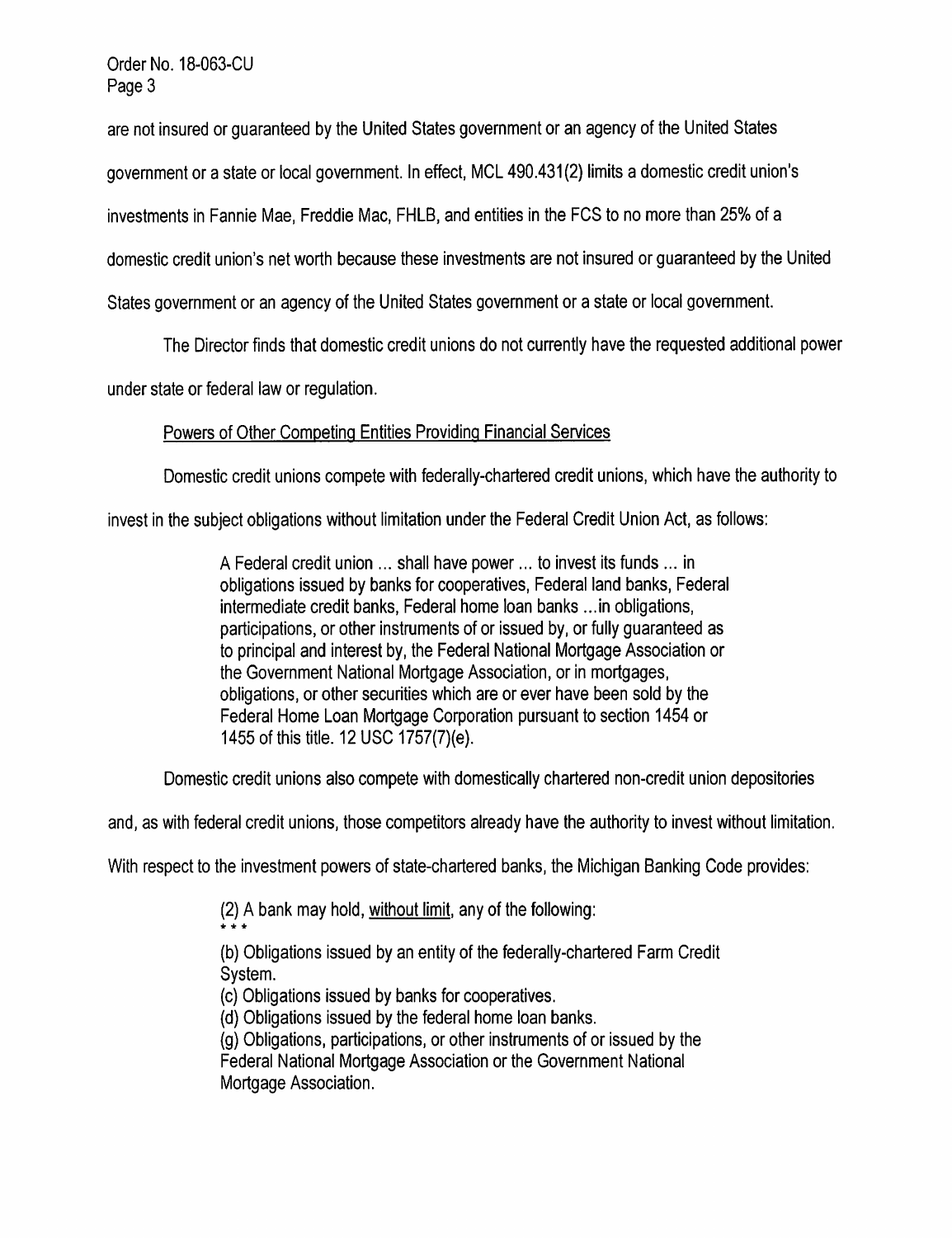(h) Mortgages, obligations, or other securities that are or ever have been sold by the Federal Home Loan Mortgage Corporation under 12 USC 1454 or 1455. MCL 487.14301. (Emphasis added.)

Michigan banks have no limitation on their ability to invest in securities offered by Fannie Mae, Freddie Mac, FHLB, or entities in the FCS, but domestic credit unions are limited to investing only up to 25% oftheir networth in a single obligor. Because the requested powers are already available to FCUs and domestically chartered non-credit union depositories, authorizing domestic credit unions to exercise the powers available to their competitors will ensure parity among credit unions operating in Michigan. The additional powers will also enable domestic credit unions to compete more effectively with those financial services providers that already have authority to make such investments without limitation.

### **Conclusion**

Based on the foregoing, the Director finds that:

- Domestic credit unions may invest, without limitation, in the obligations of Fannie Mae, Freddie Mac, FHLB and entities in the FCS in a safe and sound manner.
- Domestic credit unions do not currently have authority under state or federal law or regulations to invest, without limitation, in the obligations of Fannie Mae, Freddie Mac, FHLB and entities in the FCS.
- Competing providers offinancial servicesalready have authority to invest, without limitation, in the obligations of Fannie Mae, Freddie Mac, FHLB and entities in the FCS, thereby placing domestic credit unions at a competitive disadvantage if theydo not have the same authority.
- Granting this additional authority is appropriate and necessaryto enable domestic credit unions to compete with other providers of financial services.

# *IV. ORDER*

Therefore, it is *ORDERED* that DCECU's request for additional powers is granted and DCECU is expressly authorized to invest, without limitation, in the obligations of Fannie Mae, Freddie Mac, FHLB and entities in the FCS.